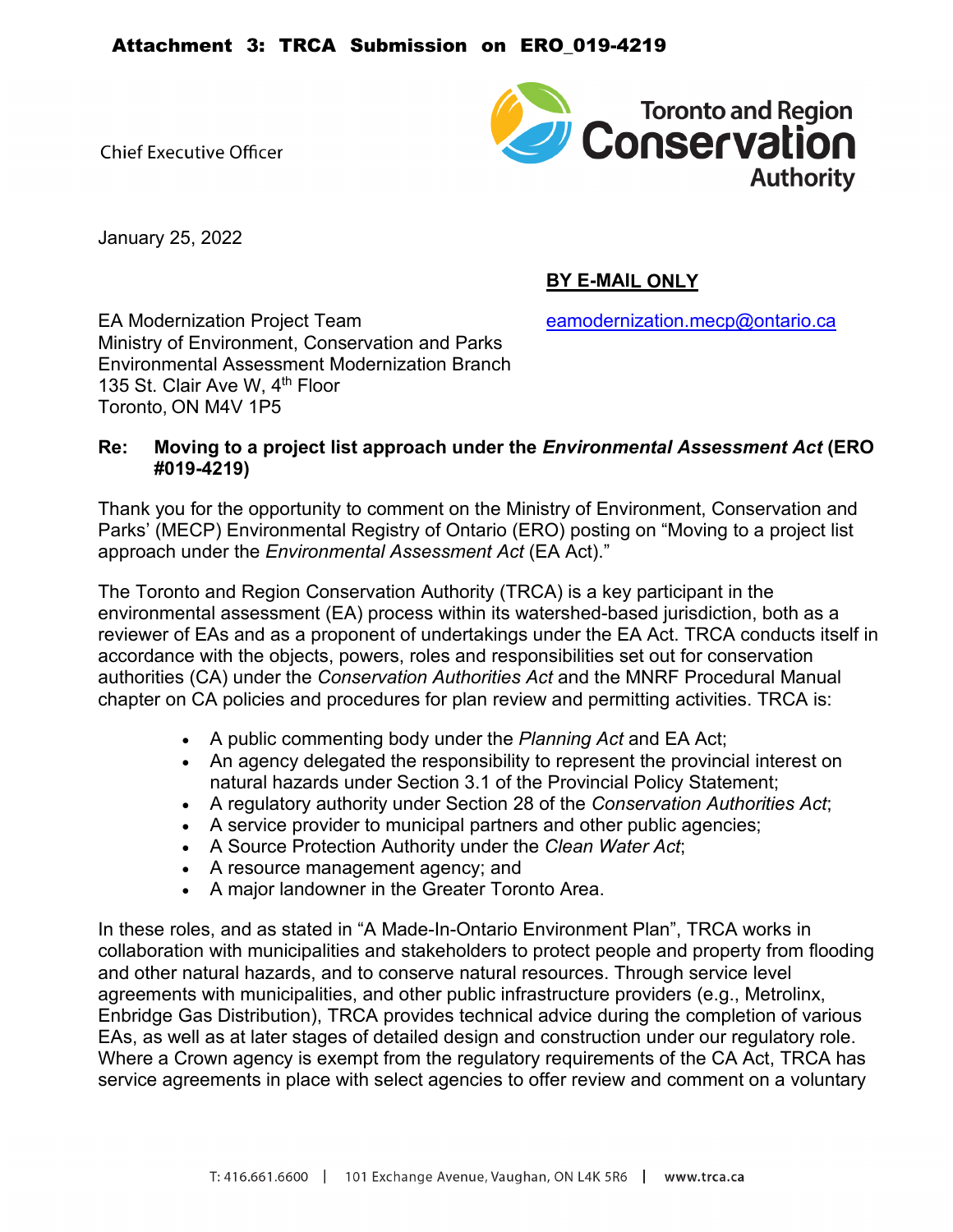basis; uptake on voluntary review highlights the need for provincial infrastructure to be protected from natural hazards, including flooding and erosion.

As a major landowner and close working partner with our member municipalities, TRCA is also a proponent or co-proponent of several remediation and infrastructure-related projects, in which the processes set out in the Conservation Ontario Class EA for Remedial Flood and Erosion Control Projects document (CO Class EA) and/or the Municipal Class EA document are followed. From time to time, major CA or joint municipal-CA projects require an Individual or Comprehensive EA process. Examples of TRCA projects undergoing an Individual EA process are the Scarborough Waterfront project and the Don Mouth Naturalization and Port Lands Flood Protection project.

## **Government Proposal**

We understand that MECP is seeking input on proposed draft regulations and related actions to move toward a project list approach for projects that will require a Comprehensive EA under the EA Act. The proposal follows amendments to the EA Act made through the *More Homes, More Choice Act*, *2019* and the *COVID-19 Economic Recovery Act, 2020*. The amendments enabled a project list approach, in which projects that require a Comprehensive EA will be listed in the regulation rather than being based mainly on the project's proponent.

Once amendments are proclaimed and the project list regulation is in place, projects not meeting criteria in the list would not be subject to the EA Act, unless: the project is subject to one of the existing Class EAs, the proponent enters into a voluntary agreement to make the works subject to a Comprehensive EA, or a regulation is made designating the specific project as a Comprehensive EA project. We understand that the Minister will retain the authority to issue a section 16 Order ("Part II Order") to require a proponent to complete a Comprehensive EA for a project which is going through a Class EA process. We further understand that the ministry will be developing regulations and other actions related to the new streamlined EA (Part II.4 of the Act) and will be consulting on these in the future.

## **TRCA Comments**

Please note that we are in receipt of Conservation Ontario's submission on this ERO posting, dated January 20, 2022, and support their comments.

The proposed draft regulations and related actions comprise six new project categories: Electricity, Waste Management, Transit, Highway, Railway, and Waterfront projects. TRCA reviewed the proposal as described in the ERO posting as well as the draft regulations and related actions and provide the following comments.

Please note that we have attached our previous comments of November 10, 2020 to the proposed project list in related ERO #019-2377, as many of the comments and recommendations remain applicable to the current ERO posting. In particular, TRCA maintains that for transportation projects, additional criteria are needed to designate projects as a Comprehensive EA, to ensure the level of review corresponds to the potential for environmental impacts.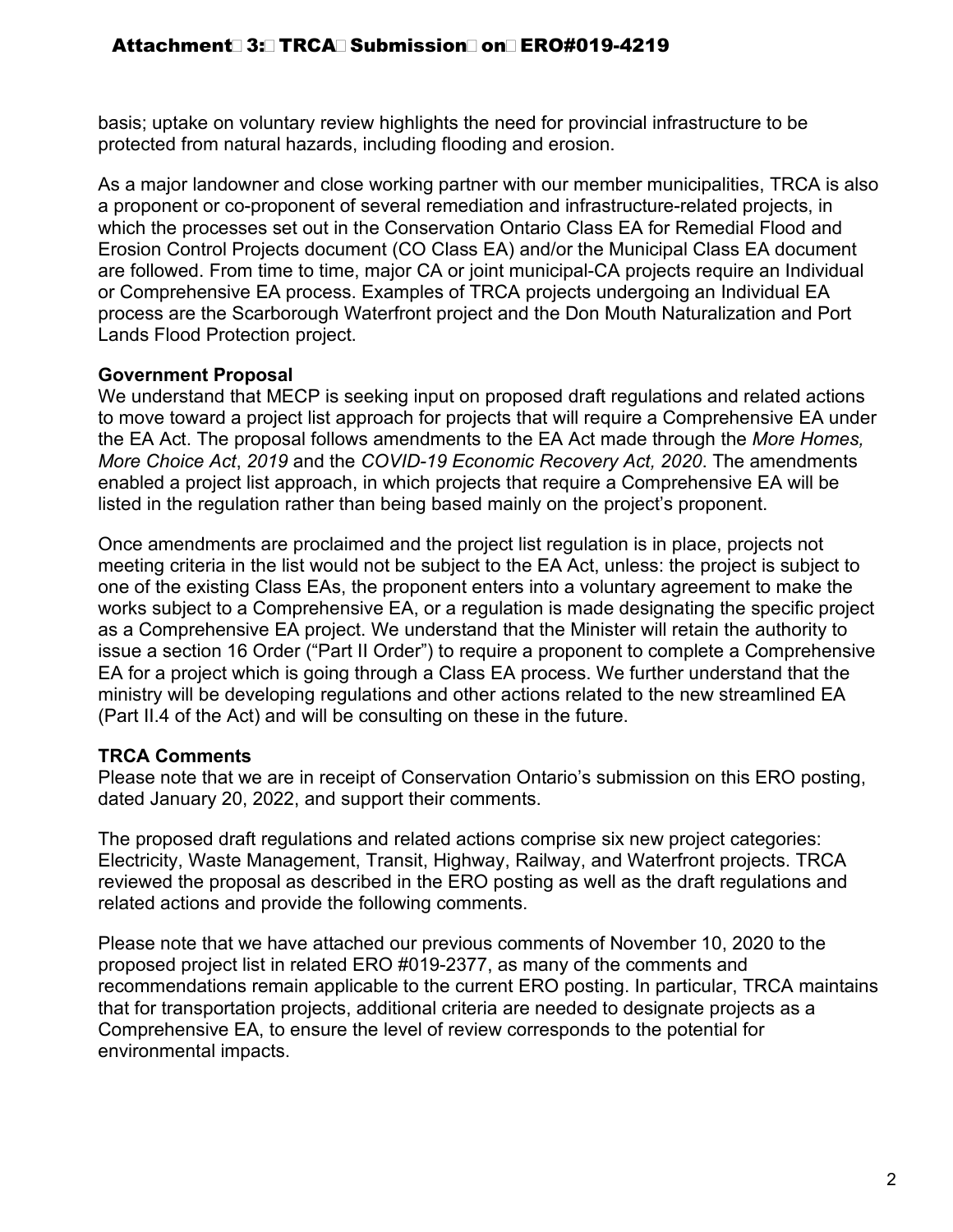### **Proposed provincial EA regulations and current Federal EA guidelines**

Within the current ERO posting's proposed draft regulation for designating a Highway project as a Comprehensive EA, contains the following criteria:

- a. At least 75km in length
- b. Has at least two lanes in each direction
- c. Has a median strip
- d. Has access points primarily grade-separated
- e. Has a posted speed limit

For rail line projects, the draft regulation proposes a 50 km threshold in which proposed rail lines of less than 50 km would be exempt from a Comprehensive EA.

Although the ERO posting states that better alignment with certain thresholds used in the federal EA process is sought, we note that the proposed thresholds for length differ from federal guidelines for transportation projects. The Impact Assessment Agency of Canada (formerly the Canadian Environmental Assessment Agency) requires all-season highways more than 50 km in a new right of way to undergo a federal EA. For new railway lines, the requirement is 32 km or more. Further, the federal Minister of Environment and Climate Change (MECC) may designate a project that is not included in the federal project list based on factors set out in federal legislation. A project may be designated if the MECC considers the project may cause adverse environmental effects or believes that public concerns related to those effects warrant the designation. A risk-matrix is then employed to identify whether a project is likely to cause significant adverse environmental effects. Key technical considerations in determining significance include the following: cumulative effects, likelihood, uncertainty, and benchmarks.

The current provincial ERO posting indicates that the shift to a Comprehensive EA Project List would establish environmental safeguards and help improve harmonization with the federal process. TRCA sees the aforementioned aspects of the federal process as important environmental safeguards that the Province should consider. As stated in our previous comments, the consideration of alternatives in a public process and an ability for appeal to the Minister should remain fundamental parts of provincial EA review. This is required to confirm that the alternative selected through the comprehensive or streamlined processes will fulfill the objectives of environmental assessment, i.e., to support "the betterment of the people of Ontario" and to consider all aspects of the environment, which is broadly defined to include natural, social, economic, cultural and built components.

### **Transportation projects and environmental impacts**

In TRCA staff's experience, transportation project length is not necessarily an indicator of potential environmental impact. The width of a project and the level of modification to terrain should be considered as an addition to the highway and rail project length/size criteria cited above, i.e., whether a transportation corridor is being installed over a natural, undulating area versus a graded and urbanized section of landscape. These aspects of a project can dictate its complexity and the corresponding level of study required.

Recent examples of transportation projects undergoing an Individual (Comprehensive) EA process through TRCA's jurisdiction are the Highway 427 Extension and the Teston Road EA;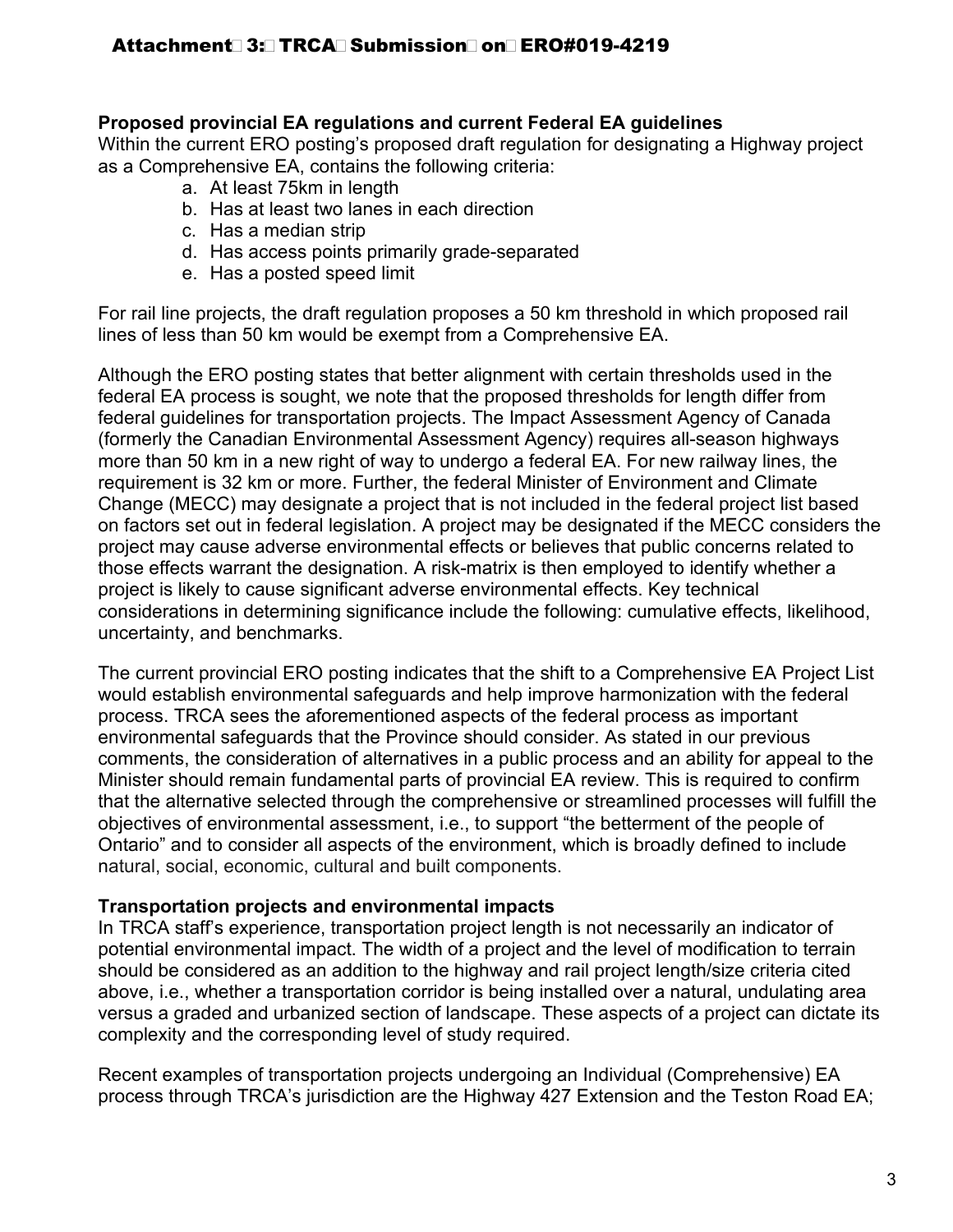both projects are less than 75km in length, but because of the sensitive nature of the subject lands, they were required to undertake an Individual EA. It is anticipated that the level of study will be sufficiently robust to understand potential impacts and determine appropriate mitigation.

As a public commenting body, service provider to public infrastructure providers, and a regulator under the CA Act, TRCA reviews multiple transportation infrastructure undertakings annually under the Municipal Class EA (MCEA) and the Transit Project Assessment Process (TPAP) EA framework. In TRCA's experience, many decisions that would have otherwise been made through the EA process are deferred to detailed design and as the public becomes aware of concerns with preferred alignments, there is no opportunity for comment or alignment correction. Review timelines become extended to resolve fundamental issues that should have been addressed early, during the EA stage, rather than being left to detailed design. Examples of issues for public infrastructure projects in TRCA's jurisdiction have been flood risk (Ontario Line station in the Lower Don), erosion risk (Ontario Line MSF station near Millwood), and natural heritage degradation (Don valley layover). These concerns could have more effectively been addressed during a Comprehensive EA process, initiated through a comprehensive  master planning process as in the case of municipal EAs.

## **Examples of additional criteria from the proposed regulations**

We note that, for other types of projects in the proposed regulation, such as transit projects by a municipality or Metrolinx, criteria are applied for whether a project involves, "repairing or replacing a culvert" or "reconstructing a water crossing" or constructing "in or adjacent to a sensitive area." A "sensitive area" is defined in the proposed regulation as, "a) an area of residential land use, or b) an environmentally-sensitive area such as an area that includes natural heritage features, cultural heritage or archaeological resources, recreational land uses or other sensitive land uses." This definition needs refinement, such as adding hazardous lands and hazardous sites, and defining the term "other sensitive uses". Nonetheless, an expanded criteria in Transportation projects, such as construction affecting a water crossing, and construction within a sensitive area, should be considered for capturing other aspects of a highway project less than 75 km or a rail line project less than 50 km.

### **Recommendations**

In light of the above TRCA comments and the previous comments enclosed, TRCA recommends that:

- 1. The proposed criteria for determining whether Transportation Projects would follow a streamlined or Comprehensive (Individual) EA process be revised, such that:
	- a. The proposed threshold for project length be lowered to better align with federal EA requirements and include a width threshold to reflect overall project size.
	- b. Additional criteria be included to reflect instances where project length is not the sole determinant of potential environmental impact, e.g., through a single or multi-objective risk matrix that considers project size, project cost, number of wetland and/or valley and stream crossings, susceptibility of the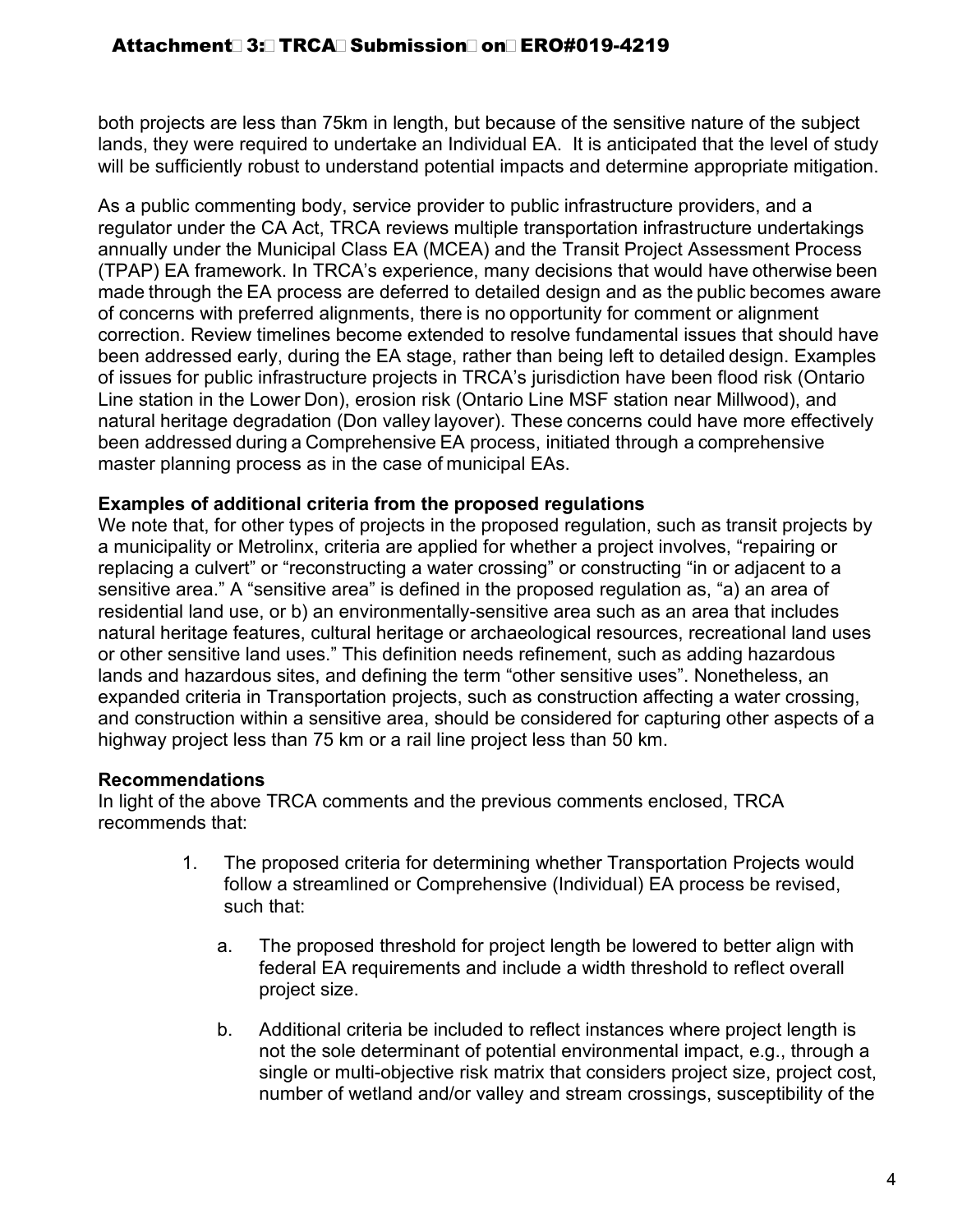roadway or upstream properties to natural hazard impacts, and development being facilitated.

2. The definition of "sensitive areas" be expanded to enhance clarity and certainty regarding those areas which are environmentally sensitive, such as: areas regulated by CAs, areas containing key hydrological and/or natural heritage features, key hydrologic areas, hazardous lands and agricultural lands.

Thank you once again for the opportunity to provide comments on "Moving to a project list approach under the Environmental Assessment Act." Should you have any questions, require clarification on any of the above, or wish to meet to discuss our remarks, please contact the undersigned at 416.667.6290 or at [john.mackenzie@trca.ca.](mailto:john.mackenzie@trca.ca)

Sincerely,

<Original signed by>

John MacKenzie, M.Sc.(PI) MCIP, RPP Chief Executive Officer

Encl. TRCA Submission to ERO #019-2377, Comprehensive EA Project List

### BY E-MAIL

cc: Leslie Rich, Conservation Ontario

TRCA: Laurie Nelson, Director, Policy Planning Sameer Dhalla, Director, Development and Engineering Services Beth Williston, Associate Director, Infrastructure Planning and Permits Anil Wijesooriya, Director, Restoration and Infrastructure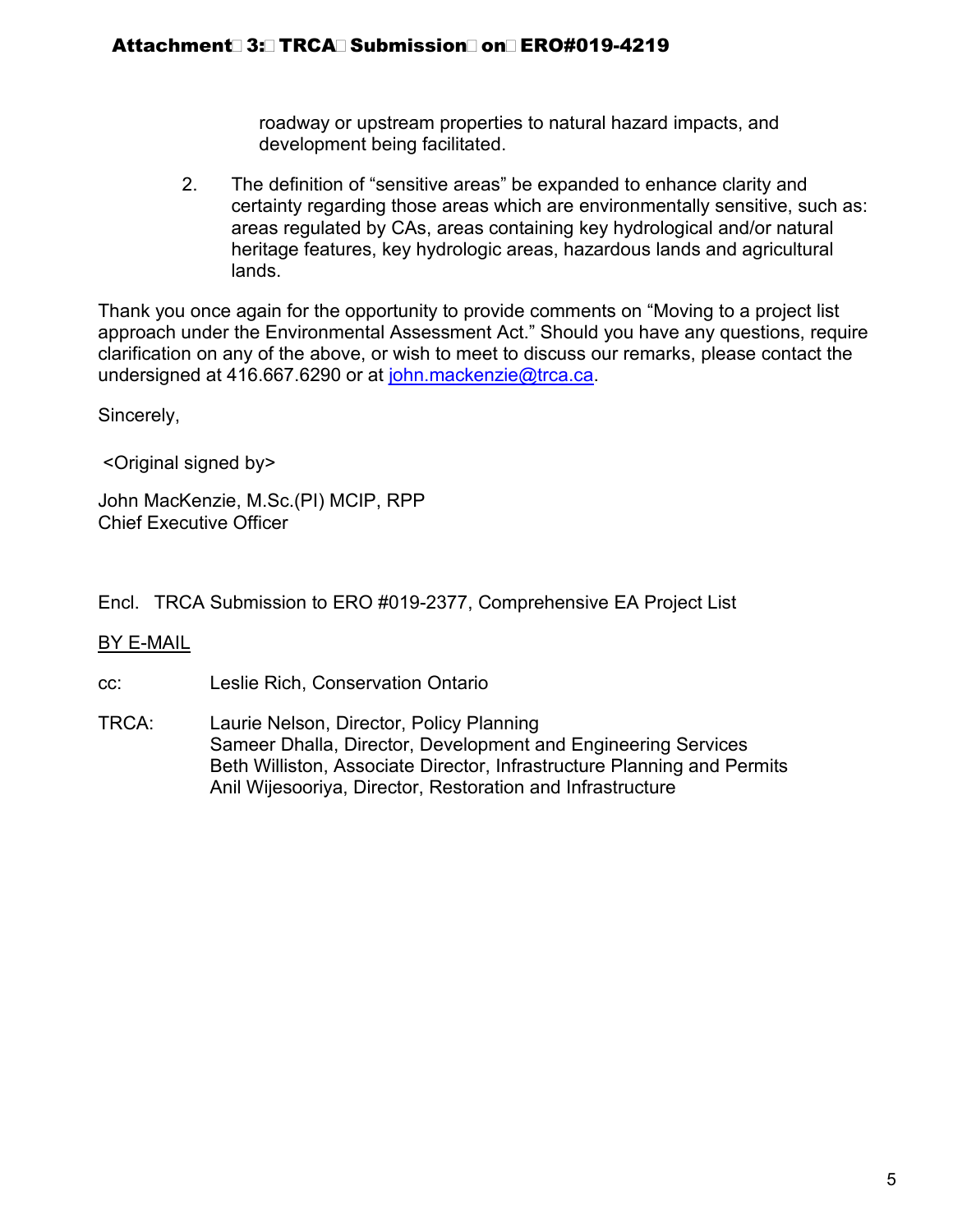

November 10, 2020

#### **BY E-MAIL ONLY** [\(eamodernization.mecp@ontario.ca\)](mailto:eamodernization.mecp@ontario.ca)

Sharifa Wyndham-Nguyen Ministry of Environment, Conservation and Parks Client Services and Permissions Branch 135 St. Clair Ave W Toronto, ON M4V 1P5

Dear Ms. Wyndham-Nguyen:

#### **Re: Proposed Project List for comprehensive environmental assessments under the**  *Environmental Assessment Act* **(ERO #019-2377)**

Thank you for the opportunity to comment on the Ministry of Environment, Conservation and Parks' (MECP) Environmental Registry (ERO) posting on the Proposed Project List for comprehensive environmental assessments under the *Environmental Assessment Act* (EAA).

The Toronto and Region Conservation Authority (TRCA) is a key participant in the environmental assessment (EA) process within its watershed-based jurisdiction, both as a reviewer of EAs and as a proponent of undertakings under the EA Act. TRCA conducts itself in accordance with the objects, powers, roles and responsibilities set out for conservation authorities (CA) under the *Conservation Authorities Act* and the MNRF Procedural Manual chapter on CA policies and procedures for plan review and permitting activities, as follows:

- A public commenting body under the *Planning Act* and *Environmental Assessment Act (EAA)*;
- An agency delegated the responsibility to represent the provincial interest on natural hazards under Section 3.1 of the Provincial Policy Statement;
- A regulatory authority under Section 28 of the *Conservation Authorities Act*;
- A service provider to municipal partners and other public agencies;
- A Source Protection Authority under the *Clean Water Act*;
- A resource management agency; and
- A major landowner in the Greater Toronto Area.

In these roles, and as stated in "A Made-In-Ontario Environment Plan", TRCA works in collaboration with municipalities and stakeholders to protect people and property from flooding and other natural hazards, and to conserve natural resources. Through service level agreements with municipalities, and other public infrastructure providers (e.g., Metrolinx, Enbridge Gas Distribution), TRCA provides technical advice during the completion of various EAs, as well as at later stages of detailed design and construction under our regulatory role. Where a Crown agency is exempt from the regulatory requirements of the CA Act, TRCA has service agreements in place with select agencies to offer review and comment on a voluntary basis; uptake on voluntary review highlights the need for provincial infrastructure to be protected from natural hazards, including flooding and erosion.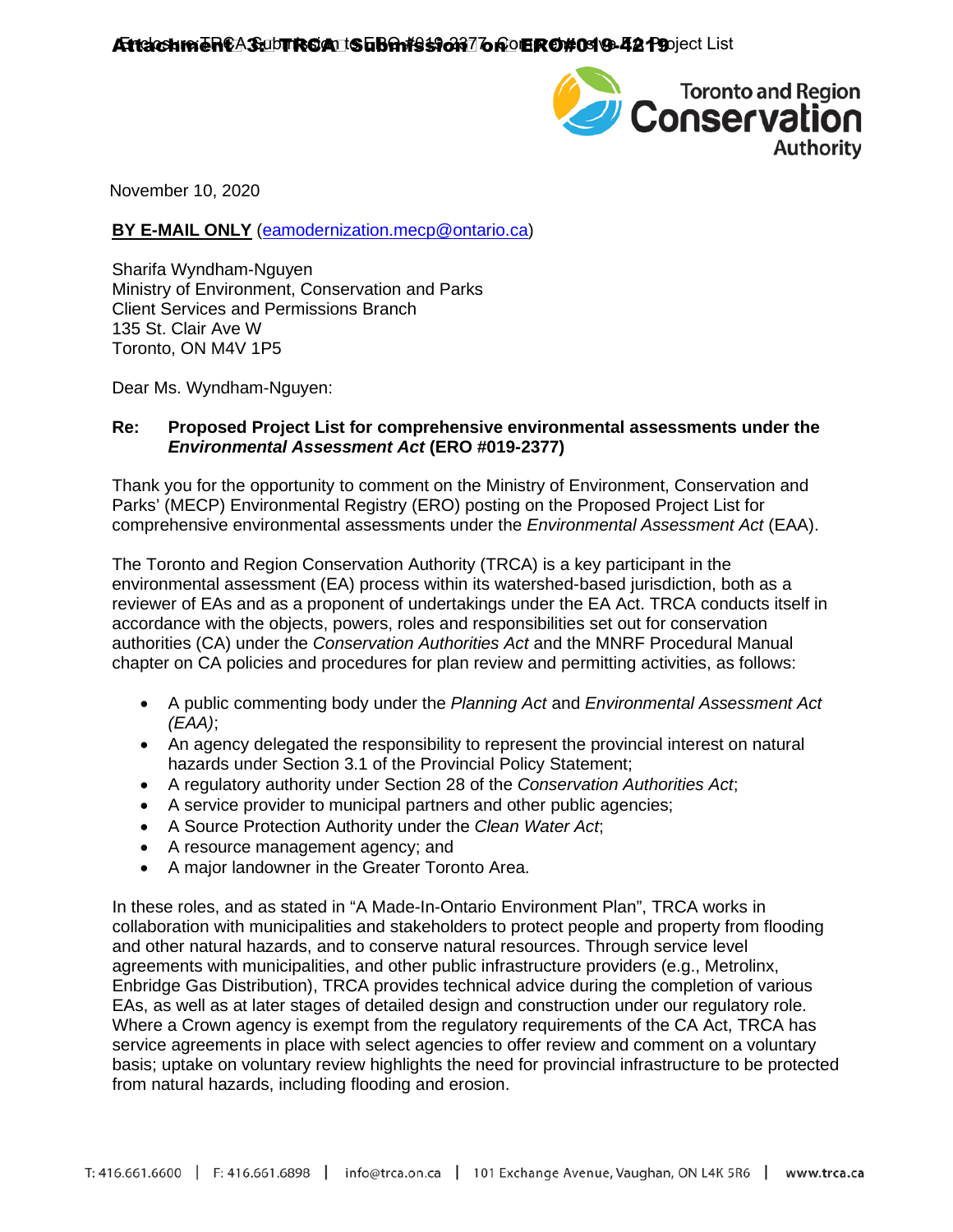As a major landowner and close working partner with our member municipalities, TRCA is also a proponent or co-proponent of several remediation and infrastructure-related projects, in which the processes set out in the Conservation Ontario Class Environmental Assessment for Remedial Flood and Erosion Control Projects document (CO Class EA) and/or the Municipal Class EA document are followed. From time to time, major CA or joint municipal-CA projects require an Individual or Comprehensive EA process. Examples of current TRCA projects undergoing an Individual EA process are the Scarborough Waterfront project and the Don Mouth Naturalization and Port Lands Flood Protection Project.

#### **Government Proposal**

We understand that MECP is seeking input on a proposed Project List that will be subject to the comprehensive environmental assessment requirements in Part II.3 of the EAA and will be designated in a regulation as Part II.3 projects. The proposal follows recent amendments to the EAA made through the *More Homes, More Choice Act*, 2019 and the *COVID-19 Economic Recovery Act*, 2020. In some cases, the project types have been described with specific detail, and in other cases, input is being sought for how to describe projects that should be on the Comprehensive EA Project List. Based on input received on the proposed list of projects, MECP will later seek input on a draft regulation.

#### **General Comments**

The proposed Comprehensive EA Project list is comprised of the following project categories: Electricity, Waste Management, Transportation, Conservation, Railway Lines, Mining. TRCA staff have reviewed the proposal as described in the EA posting as well as the draft Project List document and provide the following comments organized by the project types relevant to TRCA.

We note that MECP recently solicited Conservation Ontario and TRCA staff's advice through a conference call to conduct a high level discussion regarding conservation authority EA undertakings in the context of the ERO proposal for establishing threshold criteria for Comprehensive EAs to be used in a new regulation under Part II.3 of the EAA. Staff were grateful for MECP's staff's overview of the proposal as contained in the ERO posting and for the question and answer discussion that followed.

TRCA staff also shared their initial reactions to the proposal, which led to a consensus of all attendees that a multi-criteria approach to setting Comprehensive EA thresholds was needed given that a single criterion such as cost or geographic extent was not necessarily indicative of the complexity of the project.

A Project List Proposal document is posted on the ERO in addition to the information provided within the ERO posting. The posting states that projects included in the Project List Proposal are intended to capture those which, in MECP's experience, were seen to have the potential for significant environmental impacts considering the following criteria:

- magnitude of the effect
- geographic extent of the effect
- duration of the effect
- frequency of the effect
- degree of reversibility of the effect
- possibility of occurrence of the effect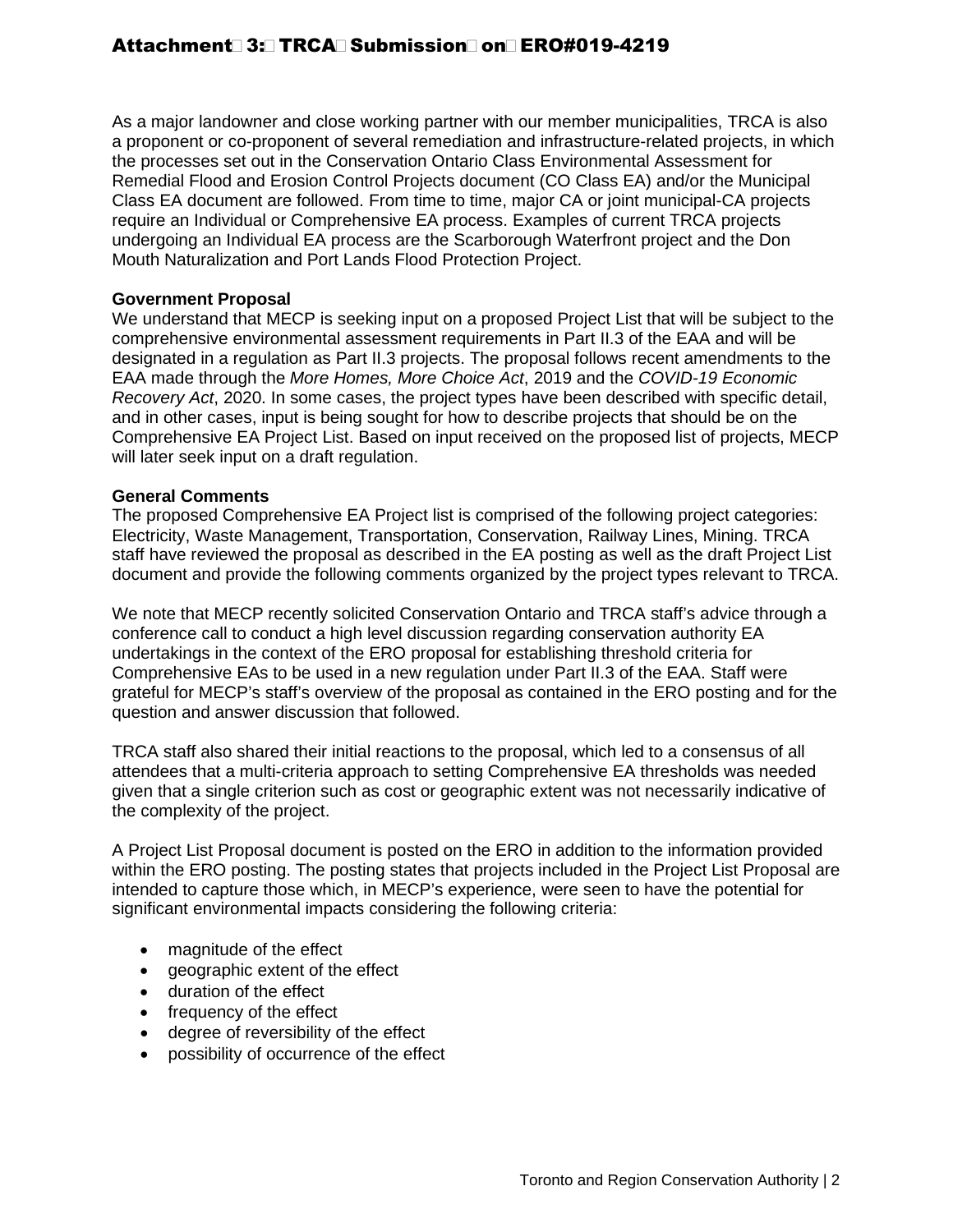The principle of a project list with threshold triggers is held in common with the federal EA approach allowing streamlining where both EA processes are applicable. TRCA is generally supportive of the project list approach as it can help to ensure greater coordination or harmonization with the federal EA process and to provide certainty at the outset of a project as to the level of study required. It is our experience, however, that this certainty and efficiency requires close cooperation and decision making on whose process (provincial or federal) should be followed as the structure for the EA undertaking early in the process.

Notwithstanding the need for early decision making and agreement by provincial and federal EA bodies related to harmonization, it is imperative that the consideration of alternatives in a public process and an ability for appeal to the Minister remain fundamental parts of EA review. This is required to confirm that the alternative selected through the comprehensive or streamlined processes will fulfill the objectives of environmental assessment, i.e., to support "the betterment of the people … of Ontario" and to consider all aspects of the environment, which is "broadly defined to include natural, social, economic, cultural and built." Based on TRCA's experience, we submit that for some project types the proposed Comprehensive EA thresholds/triggers could be enhanced to ensure the appropriate level of review for projects with potential significant environmental impacts.

#### **Project Types**

#### **Transportation**

As a public commenting body, service provider to public infrastructure providers, and a regulator under the CA Act, TRCA reviews multiple transportation infrastructure undertakings annually under the Municipal Class EA and the Transit Project Assessment Process (TPAP) EA framework. In the current ERO posting, the proposed Project List for Transportation Projects, new provincial and municipal expressways, freeways and transitways of greater than 75 kilometres in length would need to follow the Comprehensive (Individual) EA process. The same project types that are less than 75km in length, would fall into the one of the streamlined EA processes (MCEA, TPAP or new streamlined process for transit projects).

In TRCA staff's experience, transportation project length (i.e., geographic extent) is not necessarily an indicator of project impact. The ERO posting's provincial impact criteria of magnitude, duration, frequency, degree of reversibility, and possibility of occurrence of the environmental effects of a project do not particularly correlate to project length. The need for a more robust level of study regarding the potential for environmental impact of new or expanding transportation corridors is based on whether the project is proposed to cross multiple natural heritage features and lands subject to natural hazards. Further, transitways less than 75 km may also be planned in areas that could impact sensitive watershed ecosystems and environments thus requiring a higher level of study. Similarly, when transit stations (e.g., Metrolinx stations) associated with the project are proposed within or adjacent to environmentally sensitive areas or flood or erosion prone lands a higher level of study is warranted.

The threshold for length also ignores the need to more stringently examine potential impacts due to the width of a transportation project (in distance or in number of lanes). Ultimately, the level of modification to terrain should be considered in the threshold or triggers, i.e., whether a transportation corridor is being installed over a natural, undulating area versus an already graded and urbanized section of landscape. This aspect of a project can dictate its complexity and the corresponding level of study required.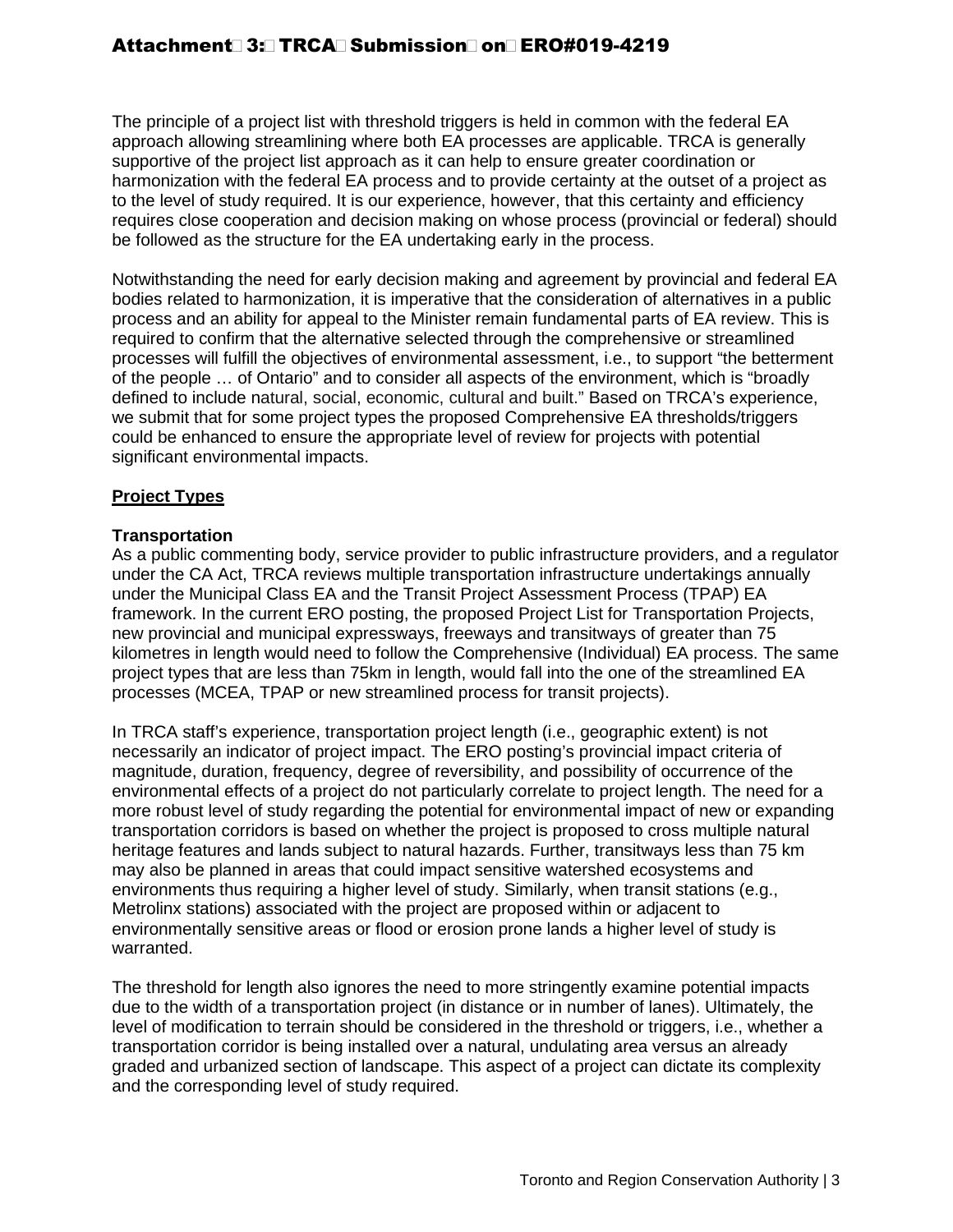Recent and current examples of transportation projects undergoing an Individual (Comprehensive) EA process through TRCA's jurisdiction are the Highway 427 Extension and the Teston Road EA west of Dufferin. These projects are less than 75 km in length, but because of environmental and socio-economic factors including sensitive watercourses, the presence of the Keele landfill, and natural heritage features including, in the case of Teston Road, Natural Core Areas within the Oak Ridges Moraine Conservation Plan, they were required to undertake an Individual EA; it is anticipated that the level of study will be sufficiently robust to understand potential impacts and determine appropriate mitigation.

#### **Conservation**

The Conservation Project List preamble uses the Lower Don EA as an example of a Comprehensive EA and states that, "Projects such as these are large scale and gain significant public interest during the environmental assessment process. They are not currently covered by a streamlined process but would have comprehensive environmental assessment requirements." Based on the size, scale and complexity of the Lower Don project, it is clearly a Comprehensive EA project. Its magnitude is unique among typical conservation projects and there may be other smaller, multi-objective projects that may still require a higher level of study such as what the Comprehensive EA process affords.

The ERO posting's proposed thresholds or triggers for Comprehensive EA review for major flood, erosion control and associated conservation projects, are: "significant remedial flood and erosion control projects that facilitate or anticipate development, major flood and erosion control projects such as multipurpose projects." Further the proposals states that, "examples of criteria that could be used to further refine the above are land area in number of hectares, total shoreline affected, proximity to major settlement areas, amount of river realigned, within an Area of Concern, impact to significant natural heritage features," and that, "projects on previously developed lands would not be included."

While single-objective flood and erosion remediation projects meant to reduce existing risk to public safety or remediate existing flood infrastructure likely remain suitable for streamlined processes, similar to the existing Conservation Ontario Class EA, TRCA agrees that "multipurpose" comprehensive flood and erosion remediation projects to facilitate development (such as for urban revitalization, restoring/naturalizing degraded features, and enhancement to the public realm) should be one of the triggers (in combination with others) for consideration. To ensure these outcomes are optimized, especially with respect to understanding natural hazard risk and remediation and mitigation requirements among multiple stakeholders, a Comprehensive EA level of study may be required for projects with these characteristics.

Clarification is requested on why the suggested criteria for refinement of the triggers/threshold stipulates that projects on lands developed previously would not be included. Flood plain issues exist and can be more acute in developed areas as opposed to undeveloped given the increased level of public at risk. In the context of TRCA, flood remediation projects are all by nature on already developed land.

#### **Recommendation**

TRCA recommends that further to the criteria suggested under Transportation and Conservation Projects (project length, multi-purpose, etc.) in the ERO posting, the Ministry consider adding a combination of criteria for triggers or thresholds for both Transportation projects and Conservation projects. In addition to lowering the threshold of greater than 75 km in length for Transportation projects, other project aspects could be considered together as triggers in a risk matrix: single or multi-objective, to facilitate development, project size (length and width), project